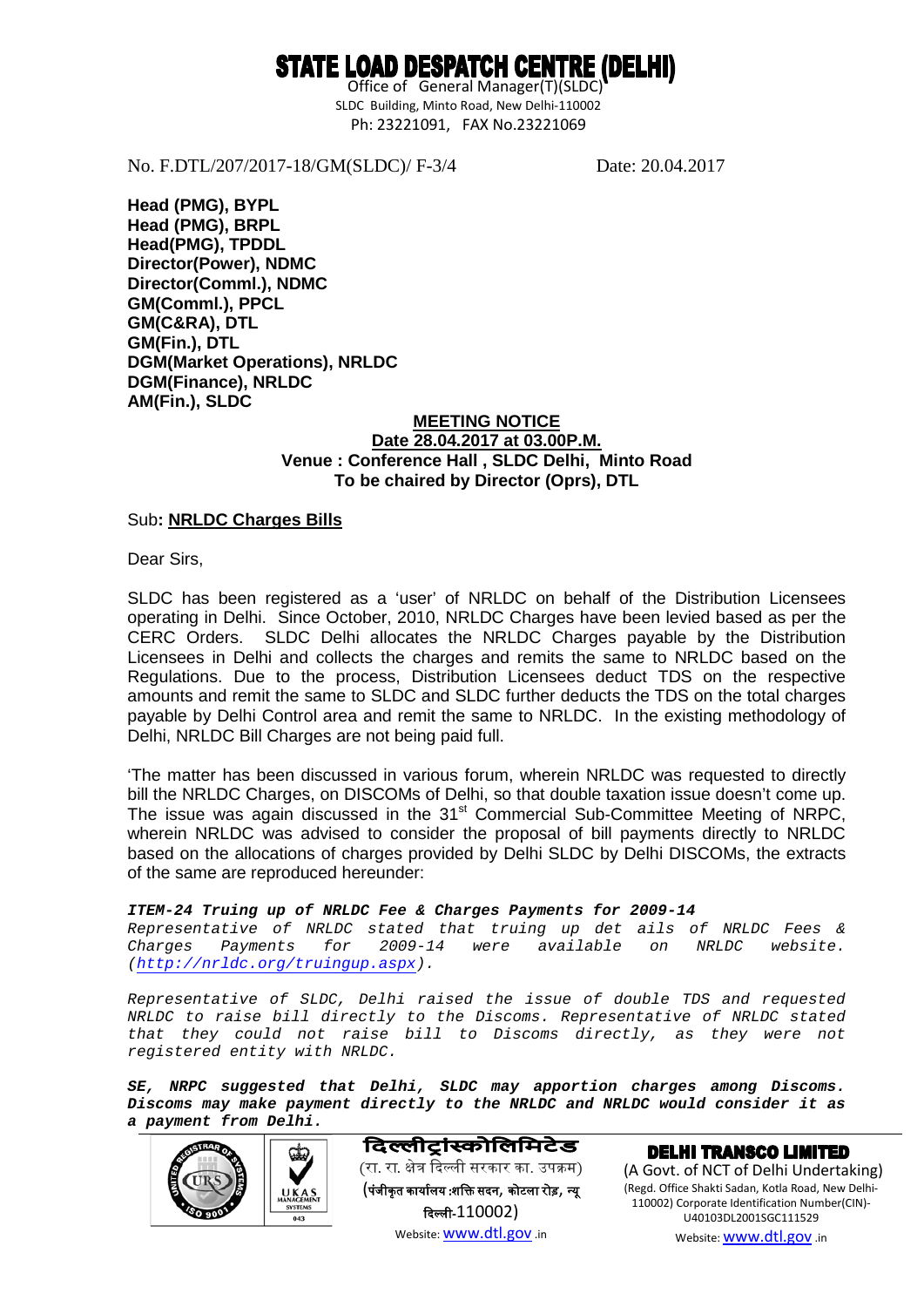# STATE LOAD DESPATCH CENTRE (DELHI)

 Office of General Manager(T)(SLDC) SLDC Building, Minto Road, New Delhi-110002 Ph: 23221091, FAX No.23221069

*NRLDC agreed to look into possible options within the ambit of law.* The issue was again discussed in the 32<sup>nd</sup> Commercial Sub-Committee Meeting held on 07.04.2017, wherein it was advised that the above proposal be discussed internally with Distribution Licensees to resolve the matter.

NRLDC has refunded only about Rupees 1 Crore against the total due of Rupees.3 Crores in the True-up of expenses for the period 2009-2014. The difference is basically the effect of double Taxation and Surcharge thereof. The Distribution Licensees has requested to get full charges of refund of Rupees 3 Crores ( one of the letters received from BYPL is enclosed for ready reference ).

It was also pointed out that SLDC vide letter No.F.DTL/207/16-17/GM(SLDC)/F.31/126 dated 10.01.2017 has informed NRLDC that SLDC will not going to accept any bill pertaining to the period April, 2017 onwards. The March 2017 Bill has been received on 13.04.2017 and the payment is due after 60<sup>th</sup> day of issue of Bill as per CERC Regulations. Since, there is a dispute of payment of NRLDC charges for the period 2009-14 and further double TDS complications, SLDC is in no way responsible for payment of NRLDC Charges for the bills pertaining to April, 2017 onwards. The CERC Regulations is clearly clarifies that only if there is a consensus for taking the responsibility of collection of NRLDC Charges from the Distribution Licensees operating in the states by the SLDC, Delhi SLDC is responsible for the payments of NRLDC charges. For clarity, the relevant extracts of the Regulation is appended hereunder:-

### **22. Collection of SOC.-**

(1) The System operation charges shall be collected from the users as per the norms given below:-

- (i) Inter state transmission licensees: 10% of system operation charges;
- (ii) Generating stations and sellers: 45% of system operation charges;
- (iii) Distribution licensees and buyers: 45% of system operation charges.

(2) The system operation charges shall be levied on the inter state transmission licensees on the basis of the ckt.-km of the lines owned by them as on the last day of the month prior to billing of the month.

(3) The system operation charges from the generating companies and sellers shall be collected in proportion to their installed capacity or contracted capacity, as the case may be, as on the last day of the month prior to billing of the month.

(4) The system operation charges from distribution licensees and buyers shall be collected in proportion to the sum of their allocations and contracted capacities, as the case may be, as on the last day of the month prior to billing of the month.

**Provided that the respective State Load Despatch Centre shall be the nodal agency for this purpose in the State if the concerned Regional Load Despatch Centre, State Load Despatch Centre and the distribution licensees arrives at a mutual consensus to do so. The respective State Load Despatch Centre shall collect the system operation charges from the distribution licensees within a state on behalf of the concerned Regional Load dispatch Centre and the same shall be deposited to the concerned Regional Load Despatch Centre** .



## दिल्लीट्रांस्कोलिमिटेड (रा. रा. क्षेत्र दिल्ली सरकार का. उपक्रम) (पंजीकृत कार्यालय :शक्ति सदन, कोटला रोड़, न्यू �दल्ल-110002)

Website[: www.dtl.gov](http://www.dtl.gov/) .in

**(emphasis supplied)**

**DELHI TRANSCO LIMITED** (A Govt. of NCT of Delhi Undertaking) (Regd. Office Shakti Sadan, Kotla Road, New Delhi-110002) Corporate Identification Number(CIN)- U40103DL2001SGC111529 Website[: www.dtl.gov](http://www.dtl.gov/) .in